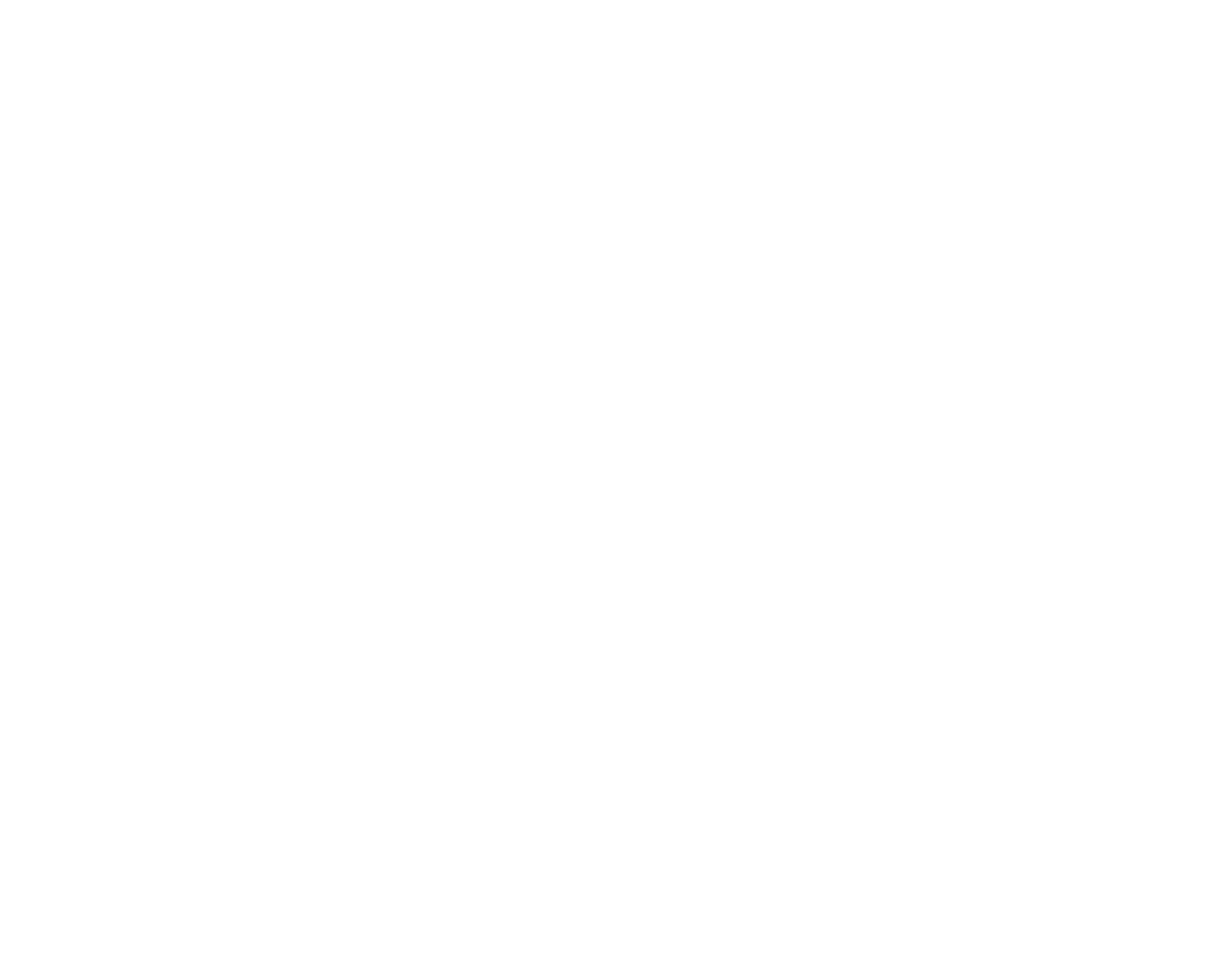

#### I can see a dog.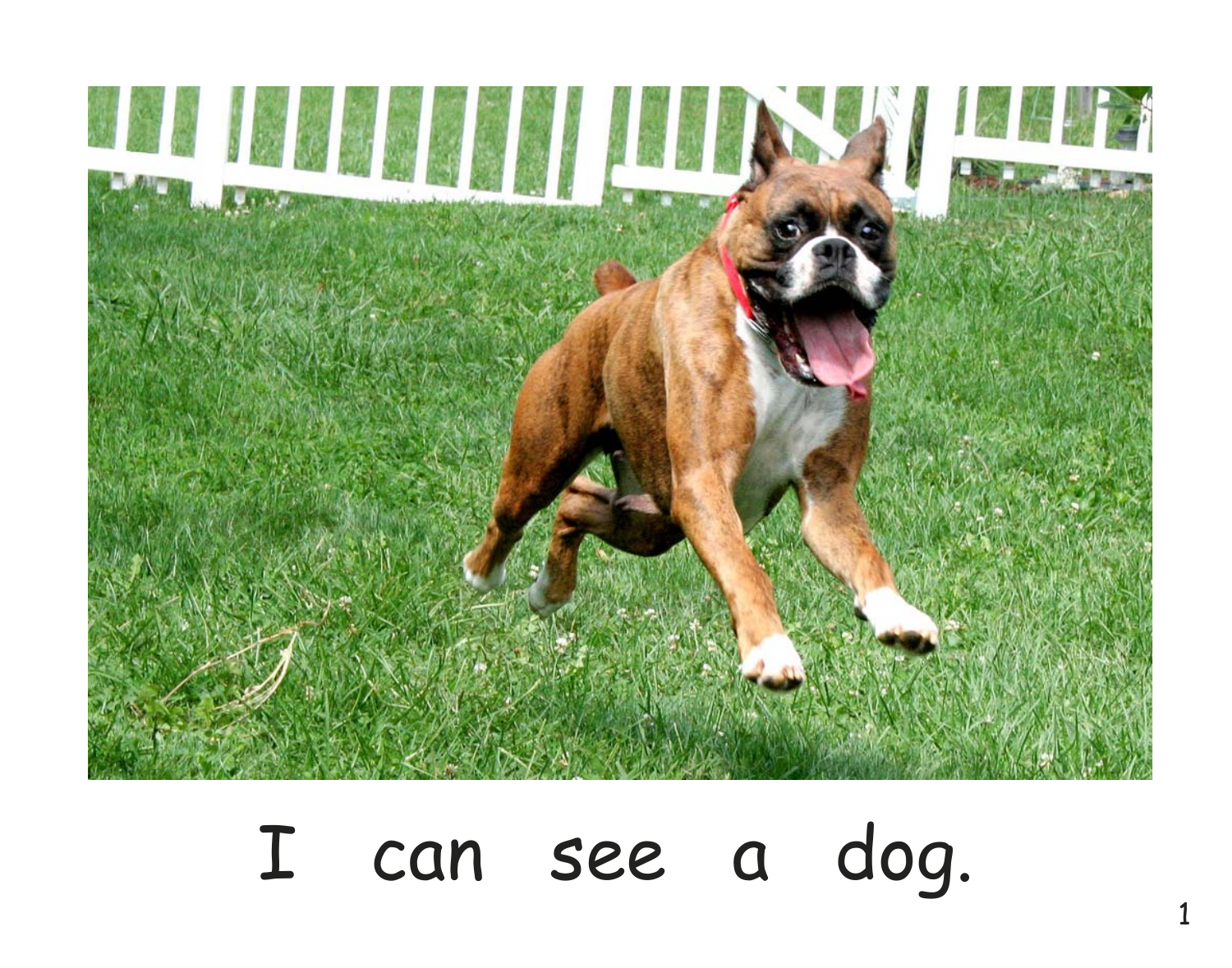

### I can see a dolphin.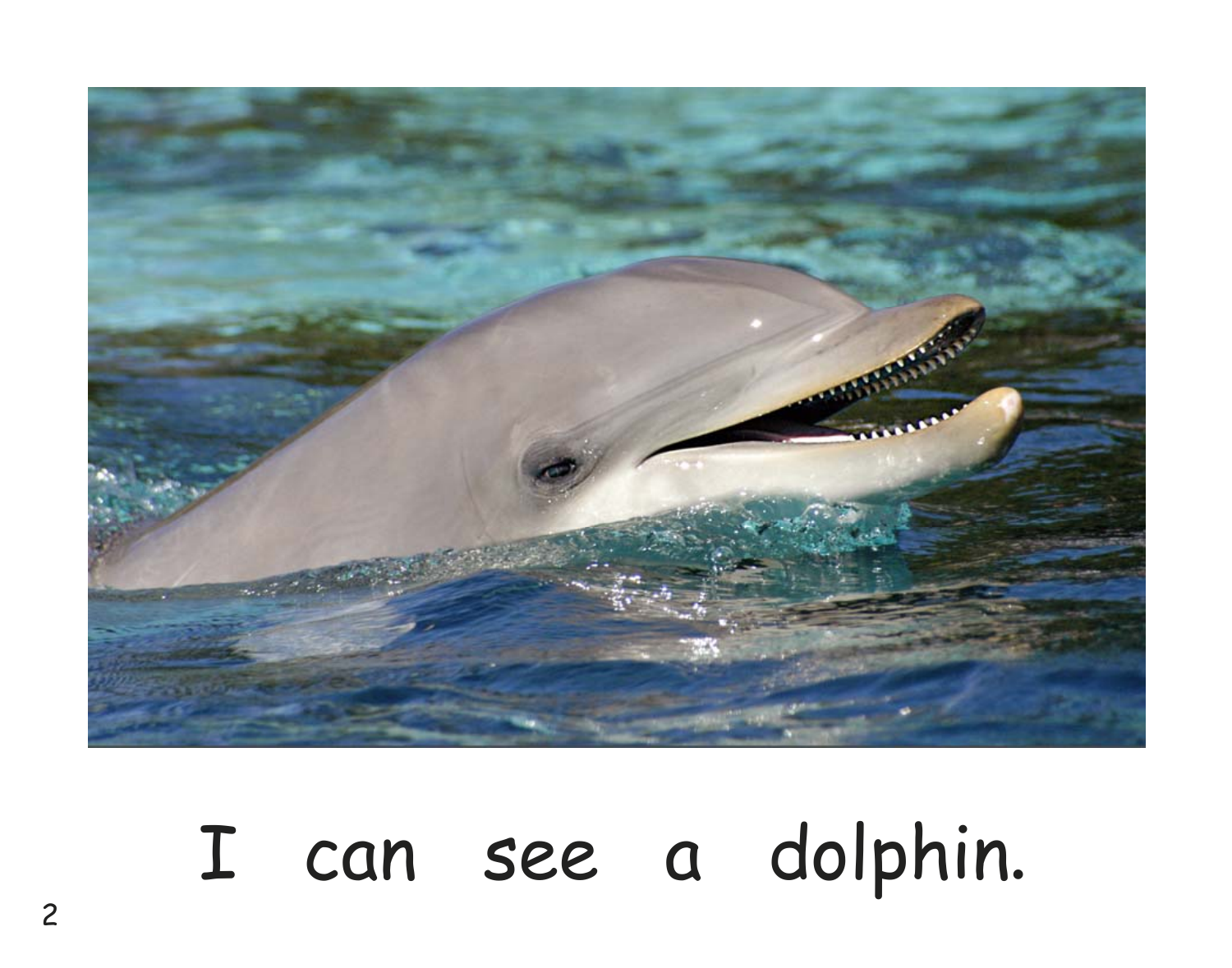

### I can see a rabbit.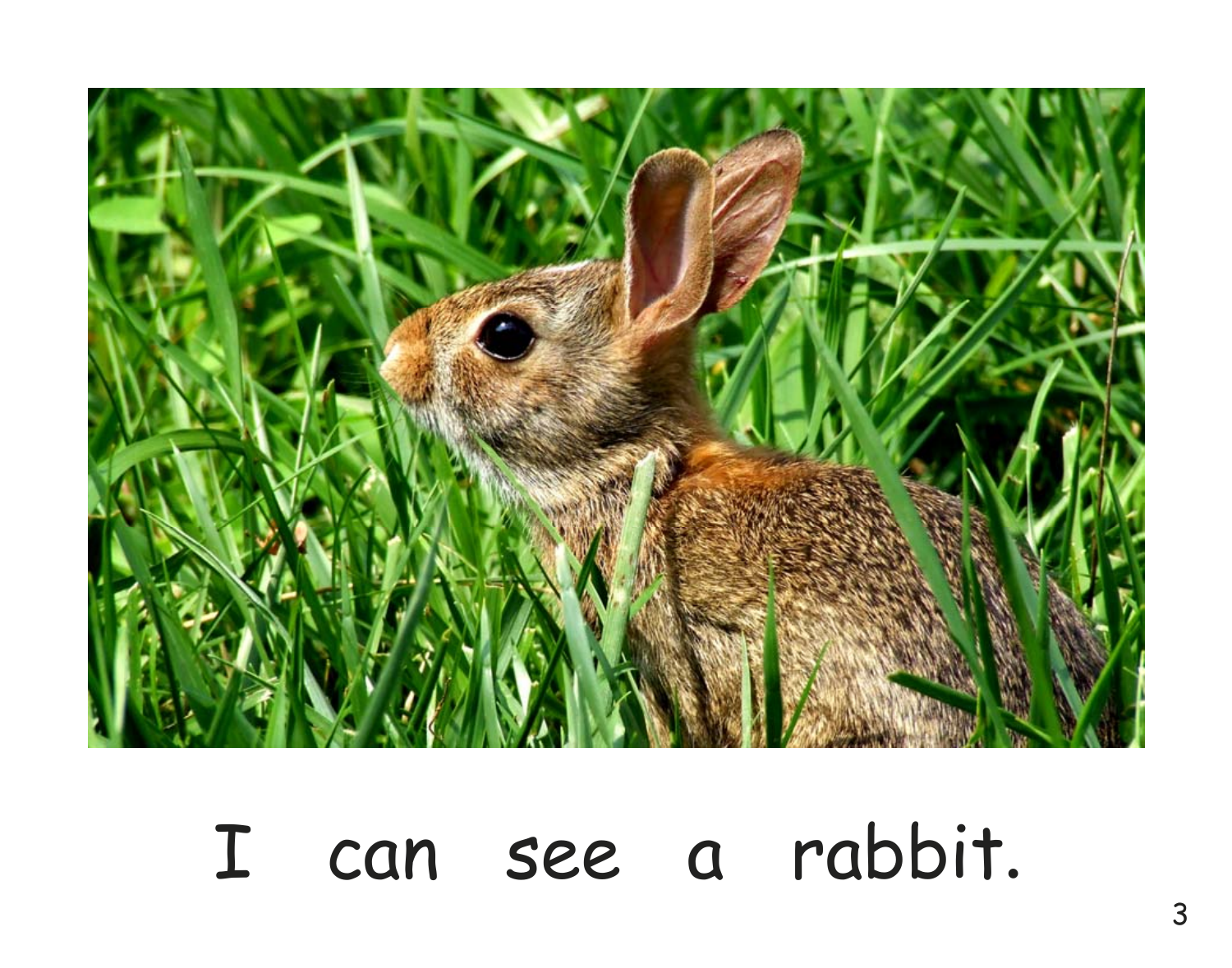

### I can see a turtle.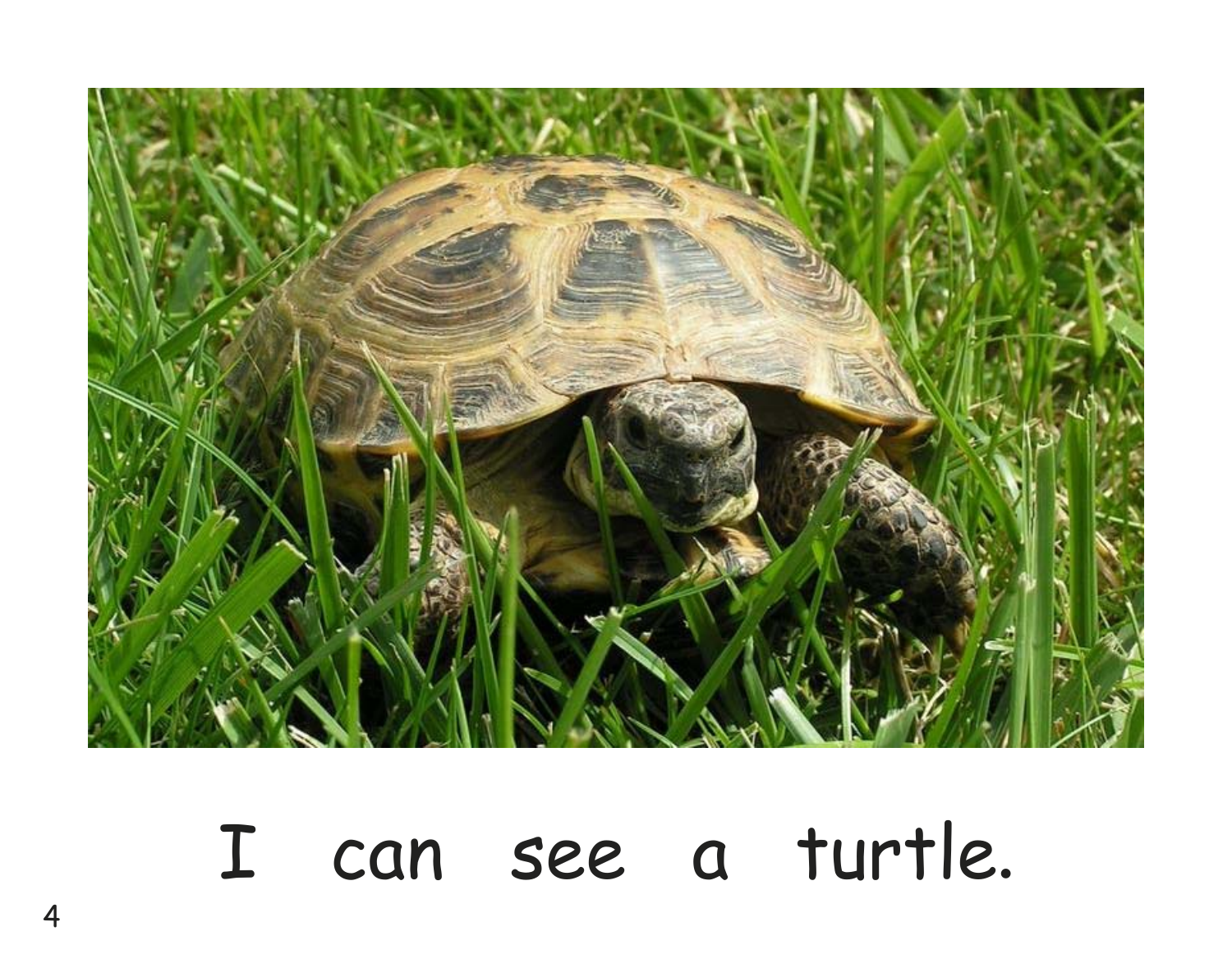

## I can see a tiger.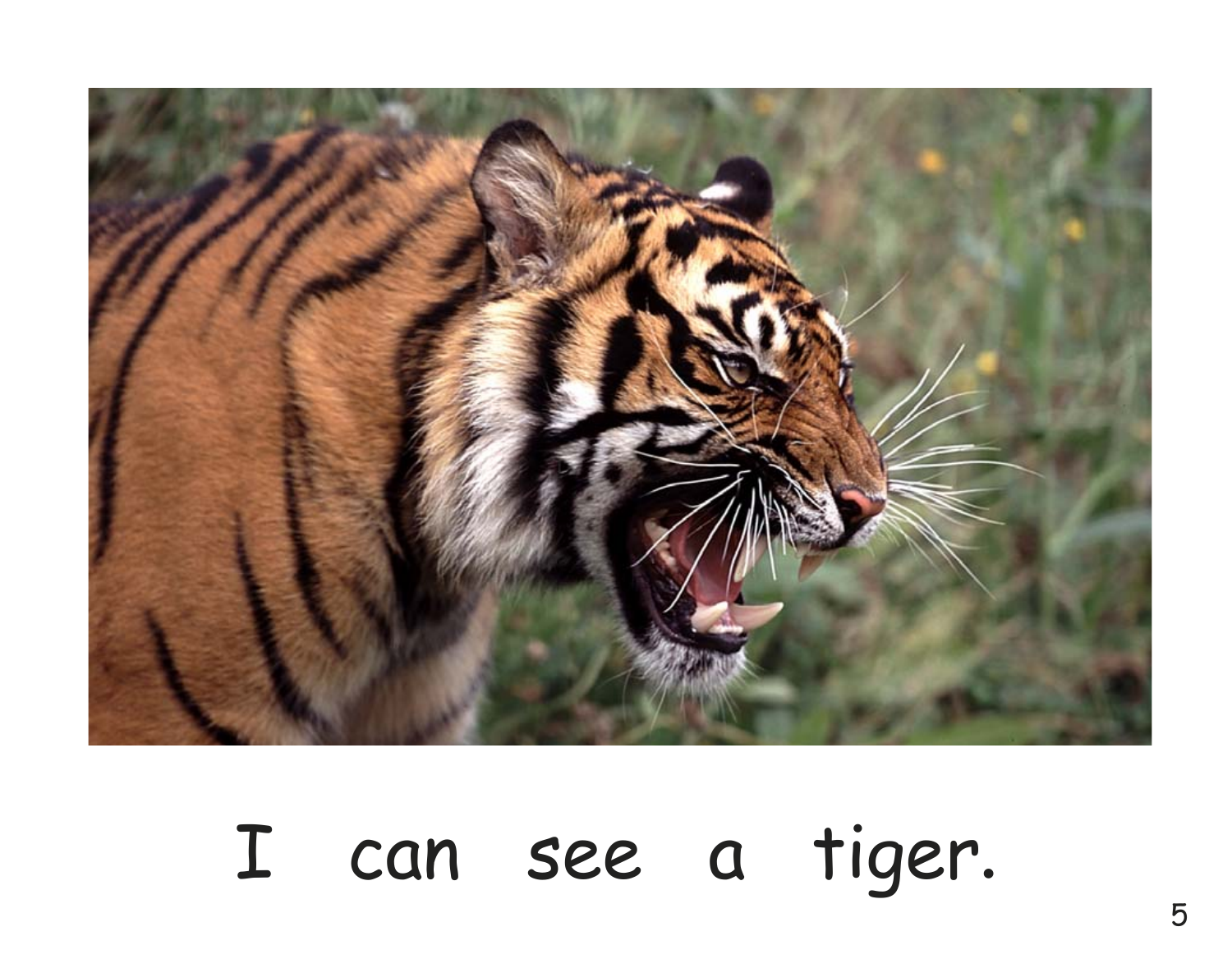

#### I can see a bear.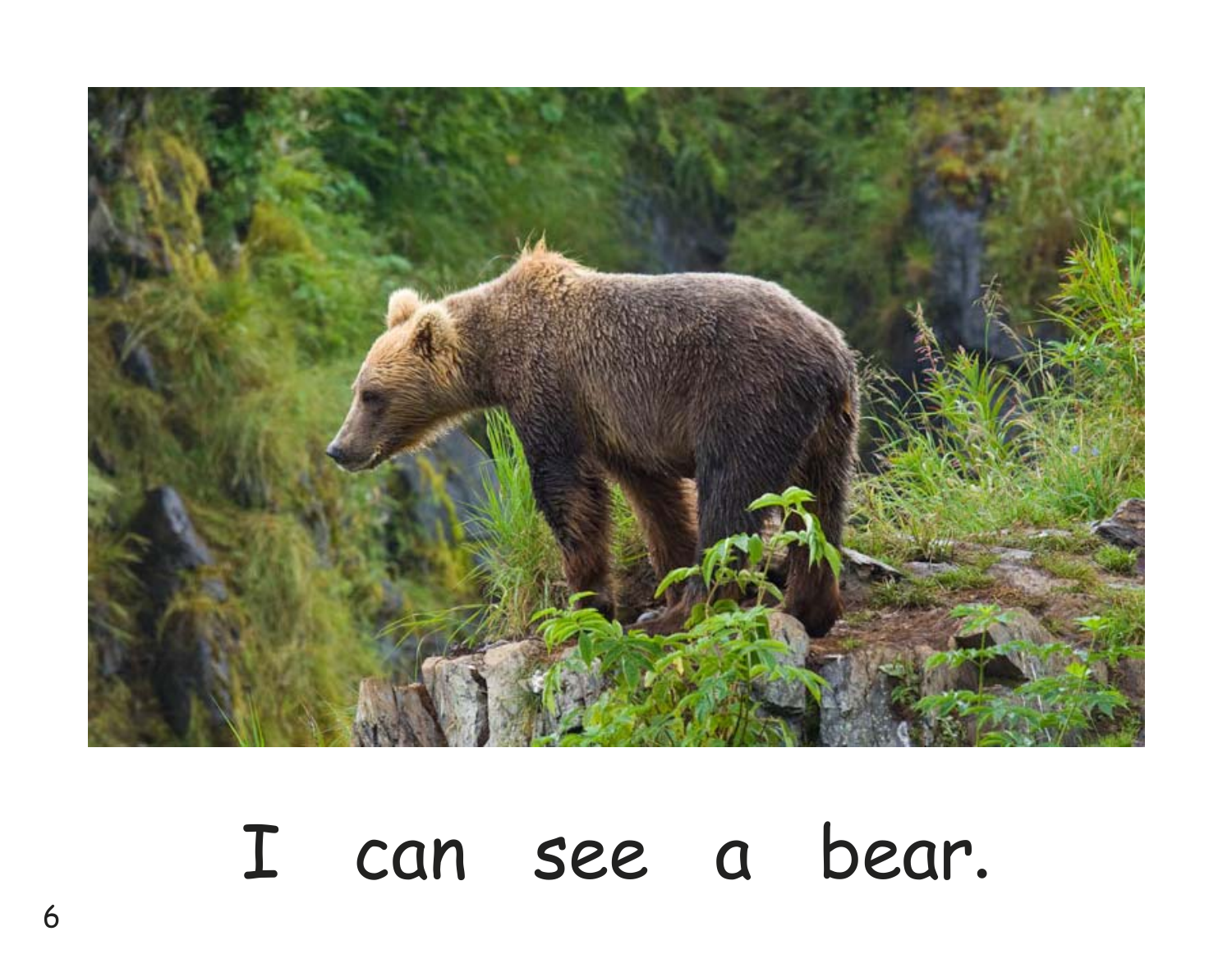

### I can see a skunk.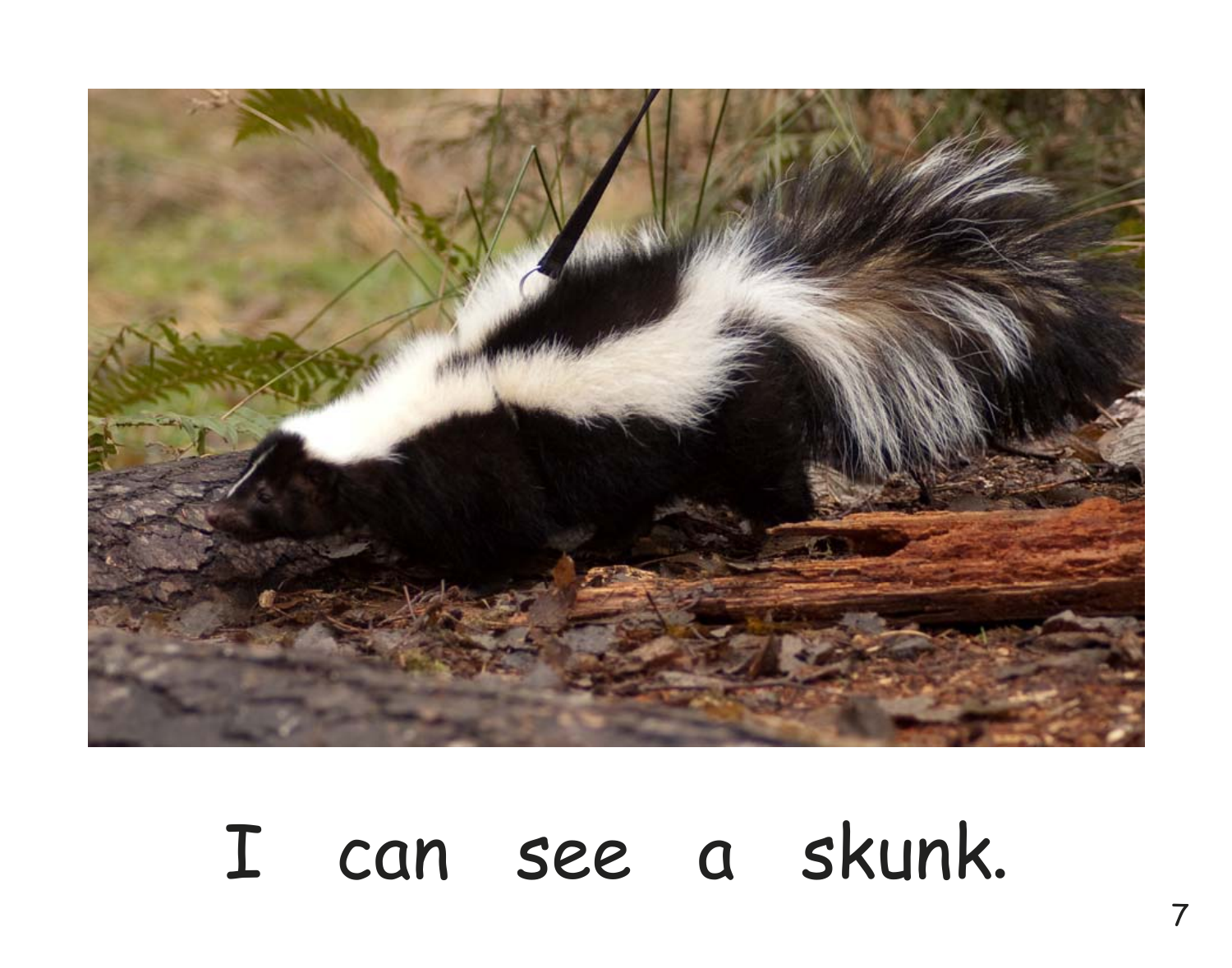

### I can see a monkey.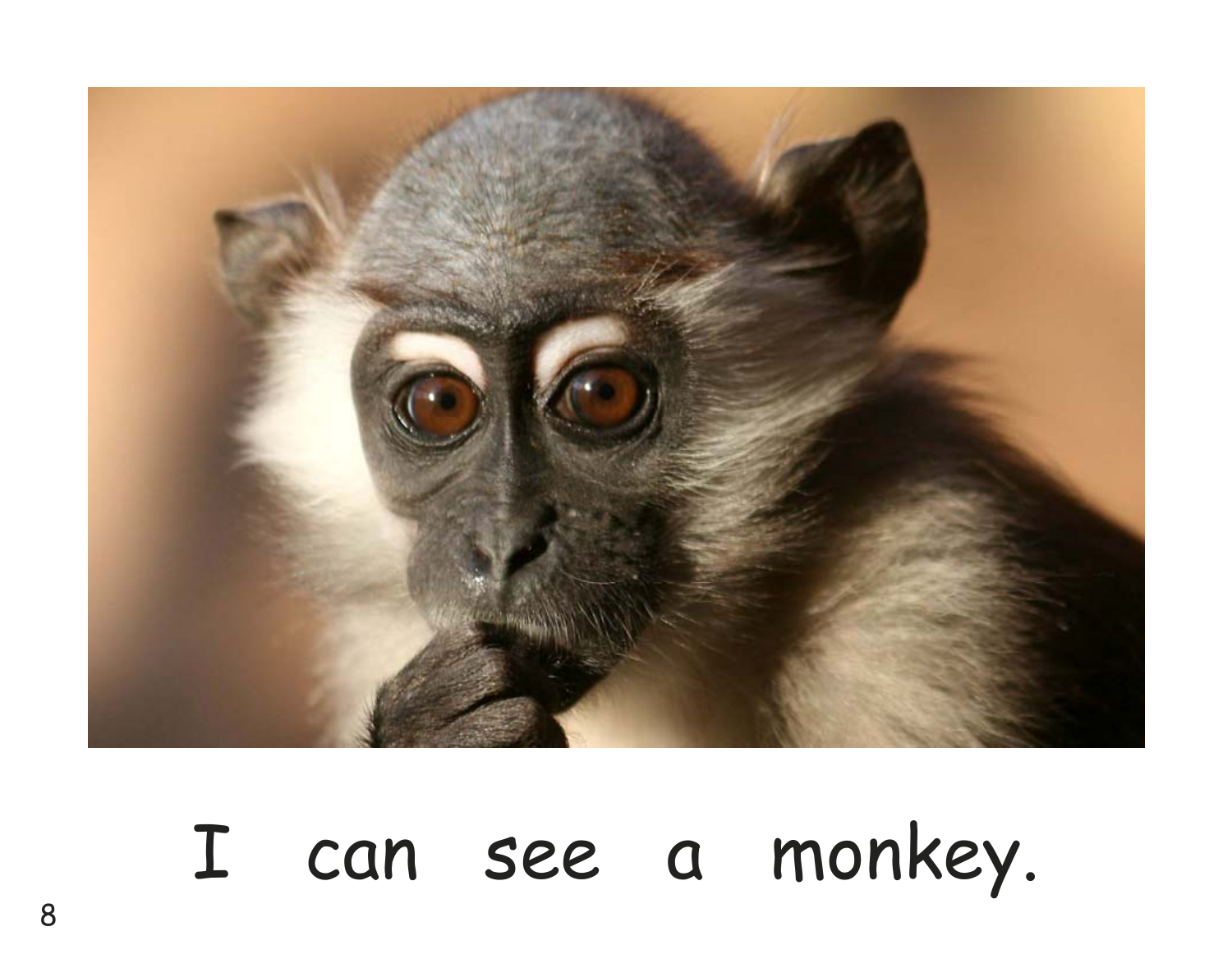The Mustard Seed Books project uses an open-source, Wikipedia-type strategy, leveraging public expertise to create and refine a set of high-quality books that support early reading development. All of the books and pictures are covered by the Creative Commons License (http://creativecommons.org/licenses/by-nc-sa/3.0/ ) and are free to print, distribute, and modify for personal or educational use. The books are available at www.mustardseedbooks.org. New titles appear on a regular basis.

There is a blog post on the website so that we can receive and discuss feedback on the books. These books have been revised a number of times, but we'd love to keep improving them. Any feedback is welcome. We also welcome photos or ideas for new books.

Photos for these books come primarily from Flickr (www.flickr.com) and the Morgue File (www.morguefile.com). Both sites are great resources for high-quality publicly accessible photos and for aspiring photographers looking to share their work. All photographs are covered by the Creative Commons License (http://creativecommons.org/licenses/by-nc-sa/3.0/ ).

#### **Photo credits:**

All pictures from the Morgue File, except page 8 by John Bradley.